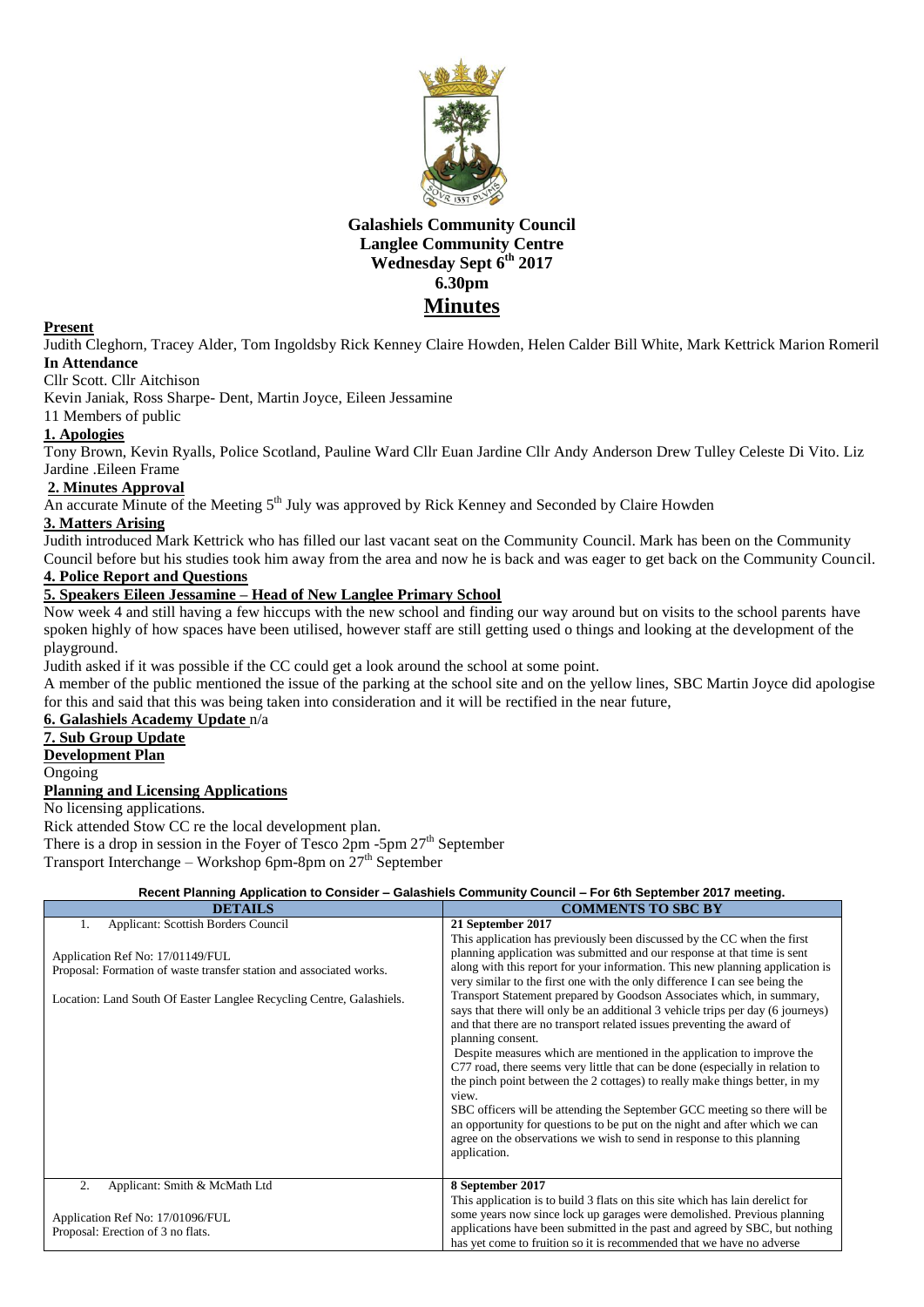Response FROM GALASHIELS COMMUNITY COUNCIL February 2017 but this application was refused at this point.

# **Planning Application Ref:** 16/01417/FUL**Applicant:** SBC

**Proposal:** Formation of waste transfer station and associated works. **Location:** Land south of Easter Langlee Recycling Centre, Galashiels

Gala CC discussed the above planning application at its meeting on  $1<sup>st</sup>$  February. The Community Council submits the following observations:

- That the site and associated works must be compliant with all SEPA requirements in order that any necessary capping etc. is carried out to stop leakages from the site. Similarly, all other requirements mentioned in the Drainage Strategy Plan & Flood Statement produced by Gordon Associates.
- The Community Council expressed concerns about the speed of traffic on the Lauder Road and asks that a 30MPH speed limit be considered.
- Due to the extra traffic going up and down from the Lauder Road onto the B6374 (Melrose Road) the Community Council feels that the provision of a roundabout in this location should be revisited.

Submitted by Rick Kenney 6th Feb 2017

Reps from SBC –Ross Sharpe –Dent and Martin Joyce were in attendance to answer questions about the new application for the Waste Transfer Station. Cllr Aitchison who is now on the planning committee made it clear that he would not be commenting for or against this issue.

Bill White was appalled to learn that this application has again been re-submitted when it was refused due to the road being unsuitable for the amount of vehicles that would be using it. He couldn't understand why another area wasn't looked in to.

Comment made: - A roundabout was spoken about way back in February; this has still not been addressed. Widening of the road is on the agenda to cope with the 50% increase in larger vehicles that will be on that road.

Tom Ingoldsby voiced that it's not the best road as it is.

Member of the Public commented with photographic and written evidence of Insurance Claims that the main concern as a very local resident to this road is the absolute safety of the public. SBC claimed that there have never been accidents but this could be proved wrong. Residents of Coopersknowe Estate are having their own road safety survey done which is costing them money and they will be representing themselves at the planning committee meeting.

Lorries have already started using the road at 5.30am.

Martin Joyce SBC- Lowood Bridge currently has a 26 Tonne weight limit so further investigations will be on going about how the work can be carried out and most likely the work will be undertaken during the night ,

Certain improvements will fall under the jurisdiction of Persimmon Homes like the lighting and the roundabout.

Any concerns should be submitted to the SBC Planning Portal.

Due to the Scottish Government SBC have a few significant requirements to fulfil as the deadline to stop landfill is 2021 and by the end of 2018 the current landfill site will be exhausted. If the waste station is not in place then another landfill contract will need to be taken out from 2018 to 2021

QA- Why have you not gone for another option by means of using the A68 – surely someone would sell a field and this would avoid all of these issues. SBC – We are under pressure to save money and these decisions will be made by the planning committee and not by the actual planning team.

Chair Judith Cleghorn asked if the Waste Transfer Station does not get passed again do you have an alternative plan B. SBC – No – but there are certain options that could be implemented.

# **Gala Waterways**

# **EVENTS**

Christmas event on 2<sup>nd</sup> December needs volunteers – if you are interested in helping out please let Judith or Tracey know.

# **GALA in BLOOM**

In the Floral Gateway Competition Galashiels got a 3<sup>rd</sup> place. The Community Council would like to take this opportunity to thank SBC for all their hard work in Bank Street and Throughout Gala and the Volunteers who look after the areas in and around the Old Gala House .

# **8. Chairs Report**

Spring Clean to involve the whole of the Town has been changed to early spring when the nights are lighter and it's a bit warmer. Resilient Communities previously looked after by Dougie Johnson is now being taken over by Tom Ingoldsby and assisted by Mark Kettrick.

Academy holding an auction night  $27<sup>th</sup>$  October – tables of 10 £50

**LRA –** There have been some issues out at Melrose Gait with some of the Eildon Residents who are not happy that they cannot have fences to keep children and dogs off their gardens. Cllr Scott looking in to this. No reason why they shouldn't be given a chance to have fences. Tracey added that the Meigle View/Riddle Dumble Development went through the same issue 11 years ago as Eildon are very much for the Open Plan type of Development. Nuisance from Children and Dog fouling was an issue back then and after some of the tenants put their own fences up Eildon found funds to help those who could not afford them.

# **9. Treasurers Report**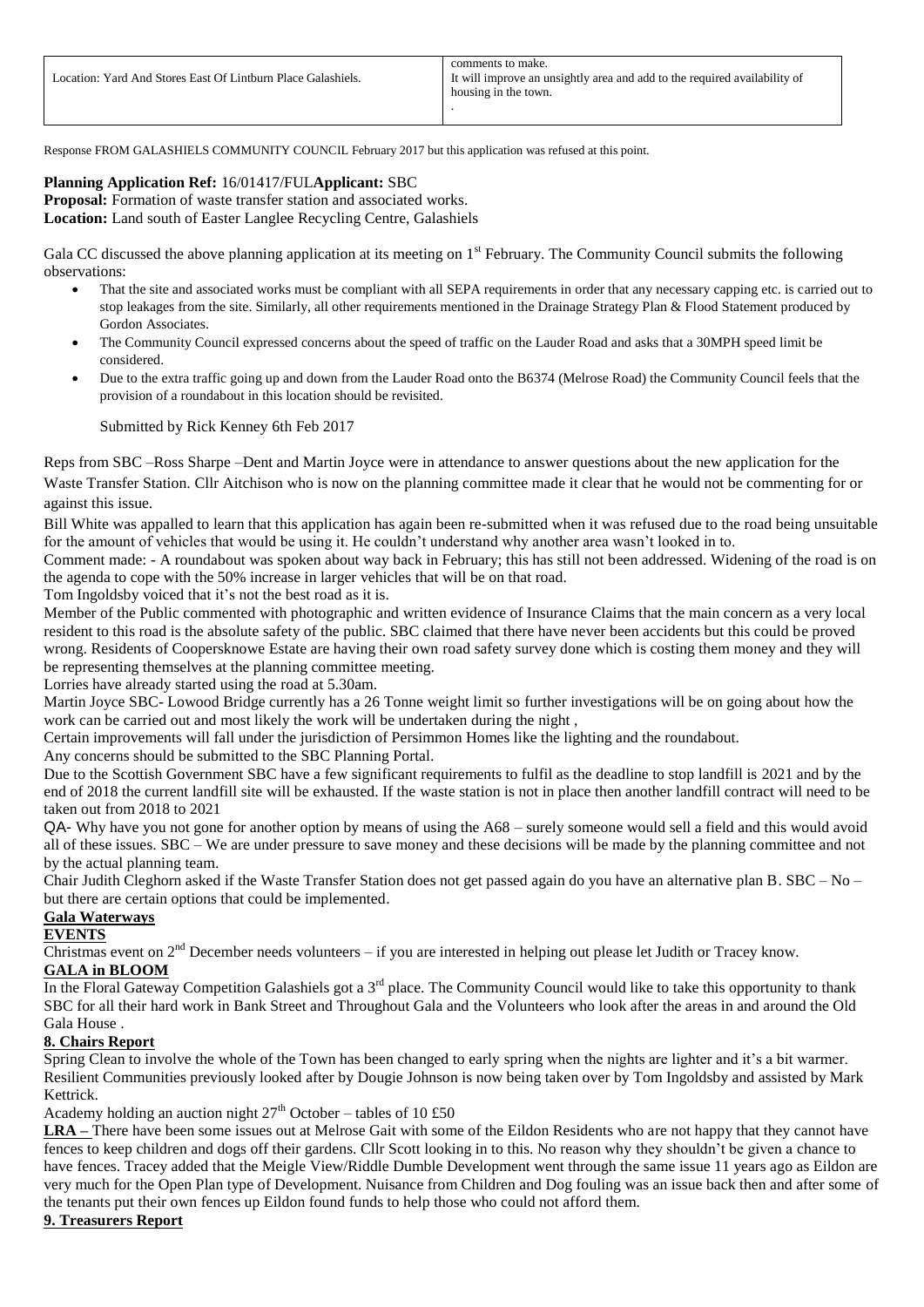- 1. The current balance in the account is £2394.52. This includes £251.82 remaining of the money donated by Dalgetty's towards planting by Gala in Bloom.
- 2. Scottish Borders Council's grant of £1780.00 was banked on 30 August.
- 3. I am proposing that the Community Council applies to the Bank of Scotland for access to internet banking on the account. The main benefit will be that up to date financial information will always be available and we will not have to wait for monthly statements. Many companies and other organisations, however, are now accepting BACS payments of invoices and this will also be available. As at present, there will be the protection of two authorisations being required for a payment to be made; this is simply achieved electronically. The account will be protected by three checks to log in to it. All agreed

# **10. Secretary's Report**

Tracey read out an email that she had received from Ewan Jackson the CEO of Live Borders about an ongoing issue previously spoken about at a CC Meeting

*At the Community Council Meeting on 10 May I undertook to progress an audit report into disability access provision across the region wide swimming pool estate managed by Live Borders. I am pleased to advise that the draft report has now been completed. The report considers both short and long term enhancements that could be made to facilitate fully inclusive pool access and makes a number of recommendations.*

*It is my intention to discuss this report with the author, his line manager and subsequently the Scottish Borders Sports Disability Group in the near future. We will then consider how best to work with you and other partners to fine-tune and resource the final recommendations.*

*As this action was a direct consequence of my discussions at the Galashiels and Langlee Community Council I considered that the Chair if not the committee would be in interested in progress made. I will be happy to provide further updates in future.*

Judith announced that from the next meeting there would be no section for Councillors Reports. The reports will be sent in prior to the meeting and Tracey will send them out to all recipients of the Minutes a few days before the meeting with the Agenda so that everyone has the chance to read the Cllrs reports and hopefully just question s will be asked of the Cllrs and they will update only on anything that may have cropped up after reports were sent out. At a meeting with the Judith the 4 SBC Councillors were more than happy with this arrangement.

# **11. SBC Councillors Update**

**Cllr Sandy Aitchison –**Higher at the Academy have improved and gone up immensely. Recently there have been less favourable incidents in Town by some of the pupils.

### **Cllr Scott**

Hedge at Fire Station has been trimmed. QA: Fire station sign has still not been painted.

Bins and Childs Quad bike have been removed. Comment made - recently bins have reappeared and quad bike was a full size one. Drug paraphernalia found at hen trap stairs – sorted

Seminar attended –Enterprise Board-looking at how the area can be improved as in the Highlands and Islands

Tapestry in Gala – previously had doubts regarding this but in Alloa recently there were 32 thousand visitors, Tracey questioned if it was a paid entry to see the tapestry? Cllr Scott replied that it had been free as far as he was aware

# **13. Open Session Members of Public**

Comment made that the drain at the bottom of Windyknowe Road has still not been sorted and the Bus is still being parked in Windyknowe Road that Cllrs were going to look into months ago. It's parked just along from the side entrance to Hazeldean.

# **14. AOB.**

Still no signs in place at the entrances to the town.

Community Trails – Bill White announced that Pete Laing had been chosen as the Tender to put together the initial design of the trails and the new pathway which will run from Langlee to Stow.

Bill White is also leading the way for the poppies event in Galashiels next year to commemorate the end of WW1. A productive initial meeting with all the main people who will be involved was held last week and another one will be held on  $11<sup>th</sup>$  October.

Judith mentioned whether it would be worthwhile getting a bus organised and a trip to Passchendaele run for those who have never been and would like to see the World War sites there.

Dog Fouling – John Gray spoke about this and said that at Netherdale it's going from bad to worse, the Referee stopped play at one point during one game because of the filth the players had to deal with. John speaking up for the Rugby Club told the Community Council that the responses from SBC are always the same and unfortunately not acceptable anymore. John would like a meeting with the legal team at SBC if it could be arranged.

Saturday at 1pm Langlee Choir will be singing outside the flat of Tony Brown. He sings in the Choir and has been out of action due to illness since May 2016 so this will be a nice surprise for him.

# **Date of Next Meeting 11th October 2017 Langlee Community Centre**

# **Police Report**